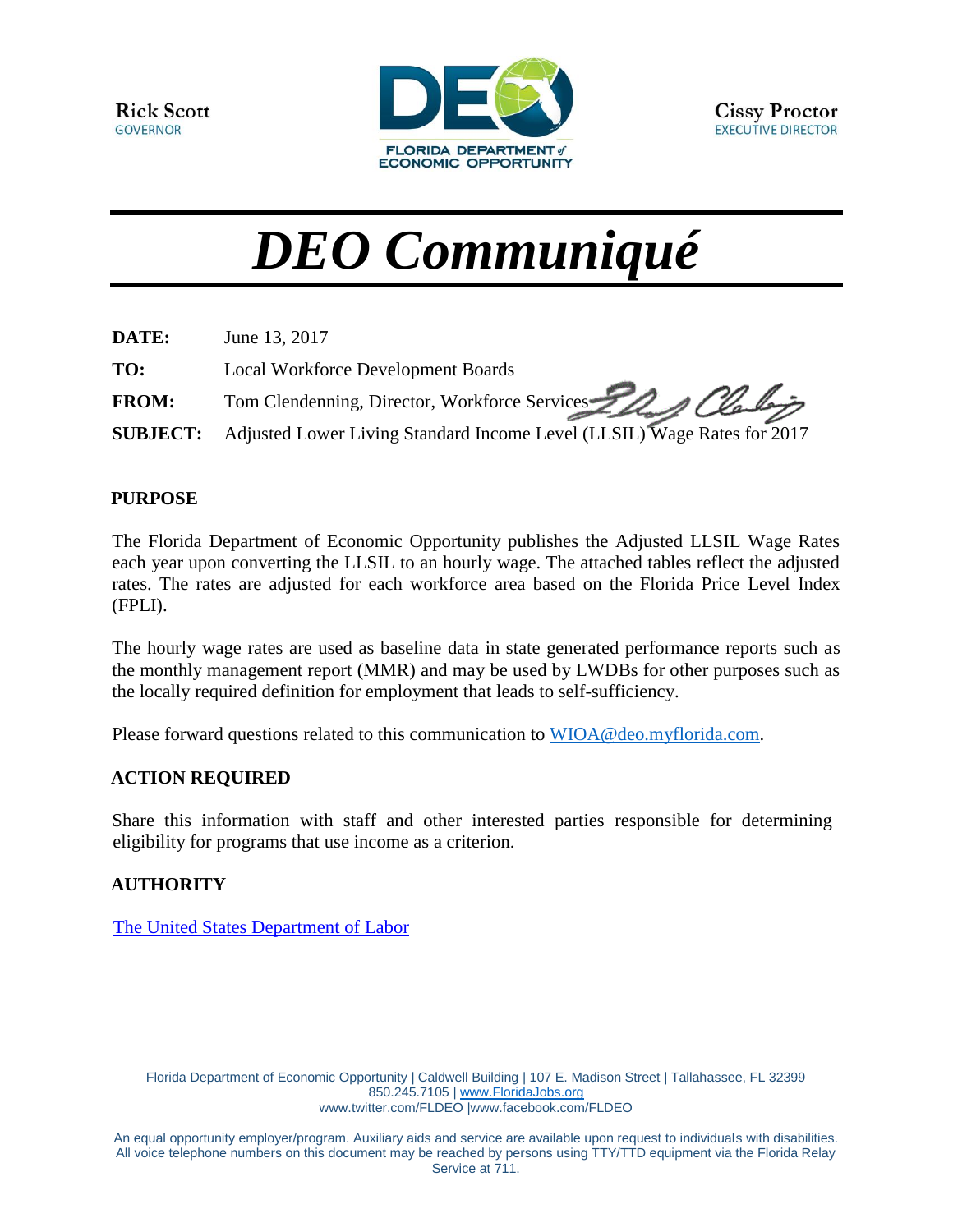# **2017 LLSIL 2017 LLSIL Florida Workforce Regions Florida Workforce Regions Family Unit Size = 1 Family Unit Size = 2**

| <b>AREA</b>      | 2016<br><b>FPLI</b> | <b>Adjusted</b><br>2017 Hourly<br>LLSIL* | <b>AREA</b>      | 2016<br><b>FPLI</b> | <b>Adjusted</b><br>2017 Hourly<br>LLSIL* |
|------------------|---------------------|------------------------------------------|------------------|---------------------|------------------------------------------|
| <b>FLORIDA</b>   | 100.00              | \$6.33                                   | <b>FLORIDA</b>   | 100.00              | \$10.37                                  |
| WDR1             | 96.64               | \$6.12                                   | WDR1             | 96.64               | \$10.02                                  |
| WDR <sub>2</sub> | 98.19               | \$6.22                                   | WDR <sub>2</sub> | 98.19               | \$10.18                                  |
| WDR <sub>3</sub> | 91.62               | \$5.80                                   | <b>WDR3</b>      | 91.62               | \$9.50                                   |
| WDR <sub>4</sub> | 95.58               | \$6.05                                   | WDR <sub>4</sub> | 95.58               | \$9.91                                   |
| WDR <sub>5</sub> | 96.02               | \$6.08                                   | WDR <sub>5</sub> | 96.02               | \$9.96                                   |
| WDR 6            | 91.08               | \$5.77                                   | WDR 6            | 91.08               | \$9.44                                   |
| WDR7             | 93.38               | \$5.91                                   | WDR7             | 93.38               | \$9.68                                   |
| WDR8             | 100.76              | \$6.38                                   | WDR8             | 100.76              | \$10.45                                  |
| WDR 9            | 96.43               | \$6.10                                   | WDR 9            | 96.43               | \$10.00                                  |
| <b>WDR10</b>     | 93.31               | \$5.91                                   | <b>WDR10</b>     | 93.31               | \$9.68                                   |
| <b>WDR11</b>     | 95.38               | \$6.04                                   | <b>WDR11</b>     | 95.38               | \$9.89                                   |
| <b>WDR12</b>     | 99.91               | \$6.32                                   | <b>WDR12</b>     | 99.91               | \$10.36                                  |
| <b>WDR13</b>     | 98.29               | \$6.22                                   | <b>WDR13</b>     | 98.29               | \$10.19                                  |
| <b>WDR14</b>     | 100.33              | \$6.35                                   | <b>WDR14</b>     | 100.33              | \$10.40                                  |
| <b>WDR15</b>     | 101.14              | \$6.40                                   | <b>WDR15</b>     | 101.14              | \$10.49                                  |
| <b>WDR16</b>     | 97.91               | \$6.20                                   | <b>WDR16</b>     | 97.91               | \$10.15                                  |
| <b>WDR17</b>     | 96.50               | \$6.11                                   | <b>WDR17</b>     | 96.50               | \$10.01                                  |
| <b>WDR18</b>     | 99.19               | \$6.28                                   | <b>WDR18</b>     | 99.19               | \$10.29                                  |
| <b>WDR19</b>     | 93.91               | \$5.94                                   | <b>WDR19</b>     | 93.91               | \$9.74                                   |
| <b>WDR 20</b>    | 100.55              | \$6.36                                   | <b>WDR 20</b>    | 100.55              | \$10.43                                  |
| <b>WDR 21</b>    | 105.67              | \$6.69                                   | <b>WDR 21</b>    | 105.67              | \$10.96                                  |
| <b>WDR22</b>     | 102.71              | \$6.50                                   | <b>WDR22</b>     | 102.71              | \$10.65                                  |
| <b>WDR23</b>     | 102.37              | \$6.48                                   | <b>WDR23</b>     | 102.37              | \$10.62                                  |
| <b>WDR 24</b>    | 101.62              | \$6.43                                   | <b>WDR 24</b>    | 101.62              | \$10.54                                  |

**\* 2017 LLSIL = \$13,166 for the \* 2017 LLSIL = \$21,573 for the South Metro Area for a family of** 

**\$ 13,166/2080 hours = \$6.33**

**one. South Metro Area for a family of two. \$ 21,573/2080 hours = \$10.37**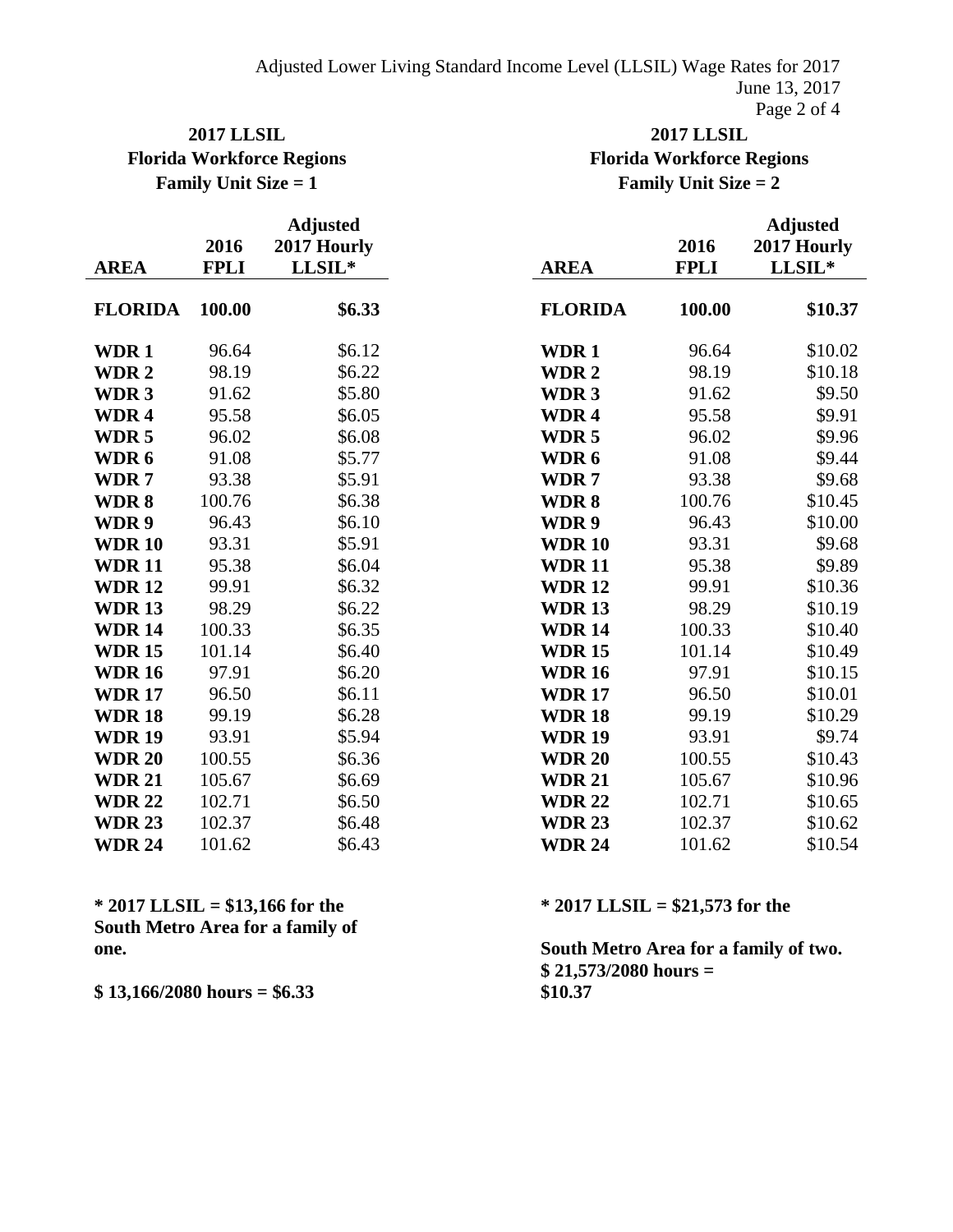# **2017 LLSIL 2017 LLSIL Florida Workforce Regions Florida Workforce Regions**

# **Family Unit Size = 3 Family Unit Size = 4**

**Adjusted Adjusted** 

|                  |             | <b>Adjusted</b> |  |  |
|------------------|-------------|-----------------|--|--|
|                  | 2016        | 2017 Hourly     |  |  |
| <b>AREA</b>      | <b>FPLI</b> | LLSIL*          |  |  |
| <b>FLORIDA</b>   | 100.00      | \$14.24         |  |  |
| WDR 1            | 96.64       | \$13.76         |  |  |
| WDR <sub>2</sub> | 98.19       | \$13.98         |  |  |
| WDR <sub>3</sub> | 91.62       | \$13.05         |  |  |
| WDR <sub>4</sub> | 95.58       | \$13.61         |  |  |
| WDR <sub>5</sub> | 96.02       | \$13.67         |  |  |
| WDR 6            | 91.08       | \$12.97         |  |  |
| WDR 7            | 93.38       | \$13.30         |  |  |
| WDR 8            | 100.76      | \$14.35         |  |  |
| WDR 9            | 96.43       | \$13.73         |  |  |
| <b>WDR10</b>     | 93.31       | \$13.29         |  |  |
| <b>WDR11</b>     | 95.38       | \$13.58         |  |  |
| <b>WDR12</b>     | 99.91       | \$14.23         |  |  |
| <b>WDR13</b>     | 98.29       | \$14.00         |  |  |
| <b>WDR14</b>     | 100.33      | \$14.29         |  |  |
| <b>WDR15</b>     | 101.14      | \$14.40         |  |  |
| <b>WDR16</b>     | 97.91       | \$13.94         |  |  |
| <b>WDR17</b>     | 96.50       | \$13.74         |  |  |
| <b>WDR18</b>     | 99.19       | \$14.12         |  |  |
| <b>WDR19</b>     | 93.91       | \$13.37         |  |  |
| <b>WDR 20</b>    | 100.55      | \$14.32         |  |  |
| <b>WDR 21</b>    | 105.67      | \$15.05         |  |  |
| <b>WDR22</b>     | 102.71      | \$14.63         |  |  |
| <b>WDR 23</b>    | 102.37      | \$14.58         |  |  |
| <b>WDR 24</b>    | 101.62      | \$14.47         |  |  |

| <b>AREA</b>   | 2016<br><b>FPLI</b> | 2017 Hourly<br>LLSIL* | <b>AREA</b>      | 2016<br><b>FPLI</b> | 2017 Hourly<br>LLSIL* |
|---------------|---------------------|-----------------------|------------------|---------------------|-----------------------|
| FLORIDA       | 100.00              | \$14.24               | <b>FLORIDA</b>   | 100.00              | \$17.57               |
| WDR 1         | 96.64               | \$13.76               | WDR1             | 96.64               | \$16.98               |
| <b>WDR 2</b>  | 98.19               | \$13.98               | WDR <sub>2</sub> | 98.19               | \$17.25               |
| WDR 3         | 91.62               | \$13.05               | WDR <sub>3</sub> | 91.62               | \$16.10               |
| WDR 4         | 95.58               | \$13.61               | WDR <sub>4</sub> | 95.58               | \$16.79               |
| WDR 5         | 96.02               | \$13.67               | WDR <sub>5</sub> | 96.02               | \$16.87               |
| WDR 6         | 91.08               | \$12.97               | WDR 6            | 91.08               | \$16.00               |
| WDR 7         | 93.38               | \$13.30               | WDR7             | 93.38               | \$16.41               |
| WDR 8         | 100.76              | \$14.35               | WDR8             | 100.76              | \$17.70               |
| WDR 9         | 96.43               | \$13.73               | WDR 9            | 96.43               | \$16.94               |
| <b>WDR 10</b> | 93.31               | \$13.29               | <b>WDR10</b>     | 93.31               | \$16.39               |
| <b>WDR11</b>  | 95.38               | \$13.58               | <b>WDR11</b>     | 95.38               | \$16.76               |
| <b>WDR 12</b> | 99.91               | \$14.23               | <b>WDR12</b>     | 99.91               | \$17.55               |
| <b>WDR 13</b> | 98.29               | \$14.00               | <b>WDR13</b>     | 98.29               | \$17.27               |
| <b>WDR 14</b> | 100.33              | \$14.29               | <b>WDR14</b>     | 100.33              | \$17.63               |
| <b>WDR 15</b> | 101.14              | \$14.40               | <b>WDR15</b>     | 101.14              | \$17.77               |
| <b>WDR 16</b> | 97.91               | \$13.94               | <b>WDR16</b>     | 97.91               | \$17.20               |
| <b>WDR 17</b> | 96.50               | \$13.74               | <b>WDR17</b>     | 96.50               | \$16.96               |
| <b>WDR18</b>  | 99.19               | \$14.12               | <b>WDR18</b>     | 99.19               | \$17.43               |
| <b>WDR 19</b> | 93.91               | \$13.37               | <b>WDR19</b>     | 93.91               | \$16.50               |
| <b>WDR 20</b> | 100.55              | \$14.32               | <b>WDR 20</b>    | 100.55              | \$17.67               |
| <b>WDR 21</b> | 105.67              | \$15.05               | <b>WDR 21</b>    | 105.67              | \$18.57               |
| <b>WDR 22</b> | 102.71              | \$14.63               | <b>WDR22</b>     | 102.71              | \$18.05               |
| <b>WDR 23</b> | 102.37              | \$14.58               | <b>WDR 23</b>    | 102.37              | \$17.99               |
| <b>WDR 24</b> | 101.62              | \$14.47               | <b>WDR 24</b>    | 101.62              | \$17.85               |

**\* 2017 LLSIL = \$29,609 for the \* 2017 LLSIL = \$36,555 for the South Metro Area for a family of three. \$ 29,609/2080 hours = \$14.24 \$ 36,555/2080 hours = \$17.57**

**South Metro Area for a family of four.**